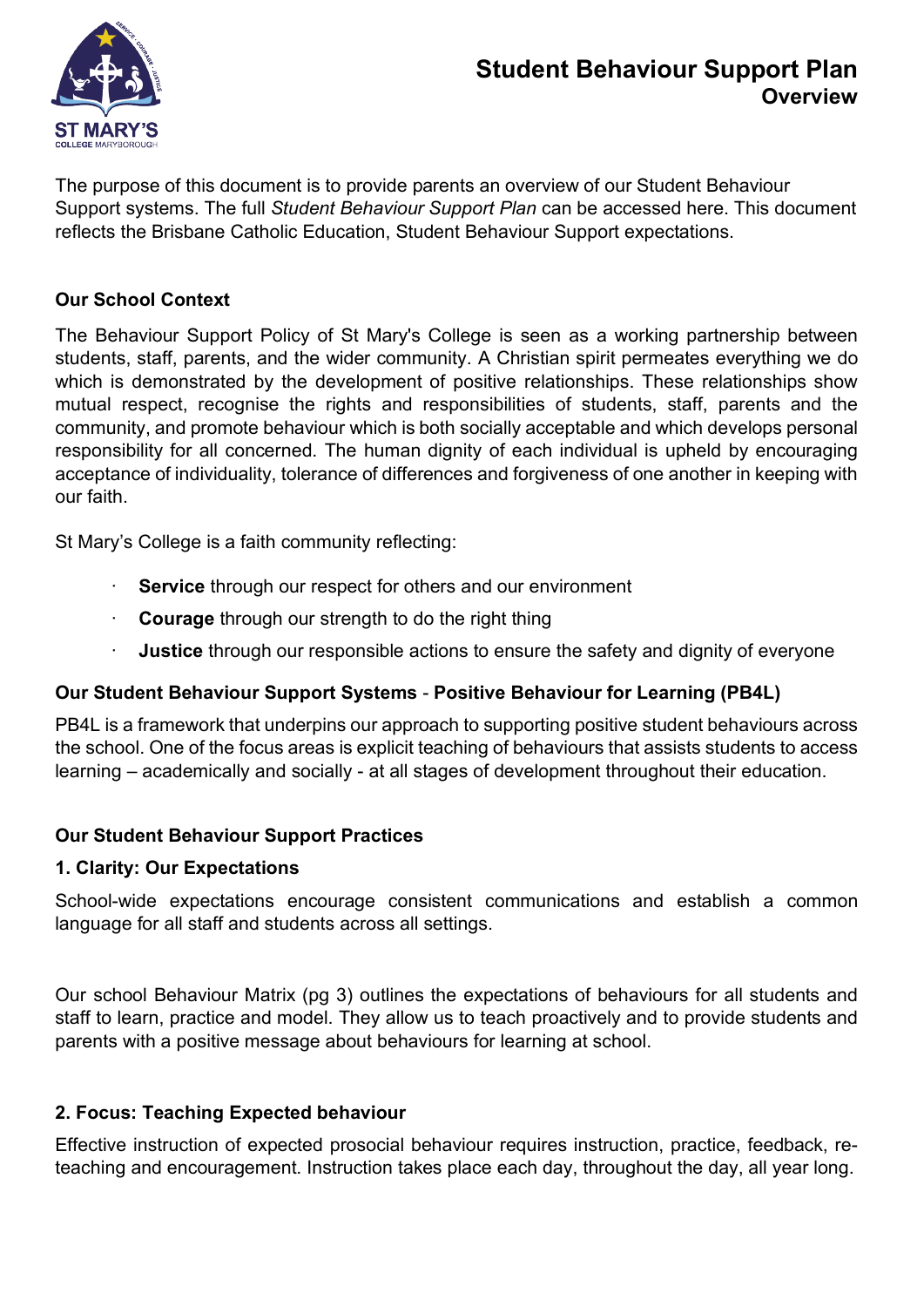In addition, direct teaching may be done using some or a combination of the following:

- Orientation and Transition Days
- Daily Pastoral Care time and Extended Pastoral Care periods, throughout the year
- General Pastoral Care

#### **3. Responding: Unproductive Behaviours**

When responding to unproductive behaviours, all staff take a positive, supportive approach that builds, maintains, and sustains relationships with students.

The positive, support strategies currently in place for responding to unproductive behaviours at our school can be classified under the three evidence-based approaches, and include:

| De-escalation                 | <b>Problem-solving</b>         | <b>Restorative</b>            |
|-------------------------------|--------------------------------|-------------------------------|
| Supervised calm time in a     | Teacher – student              | Student apology               |
| safe space in the classroom   | conversation                   | Student contributes back to   |
| Supervised calm time in a     | Work it out together plan $-$  | the class or school community |
| safe space outside of the     | teacher and student            | Restorative conversation      |
| classroom                     | Teacher $-$ student $-$ parent | Restorative conference        |
| Set limits                    | meeting                        |                               |
| Individual crisis support and | Teacher $-$ student $-$        |                               |
| management plan               | leadership conversation        |                               |

#### **4. Formal Sanctions**

#### **Our formal procedures are based on BCE policy guidelines and details on our procedures can be found here.**

| St Mary's Detention Procedure                                       |  |  |  |  |
|---------------------------------------------------------------------|--|--|--|--|
| St Mary's Suspension Procedures                                     |  |  |  |  |
| St Mary's Exclusion Procedures                                      |  |  |  |  |
| Appeals: Student, Parent & Guardian Complaints Management Procedure |  |  |  |  |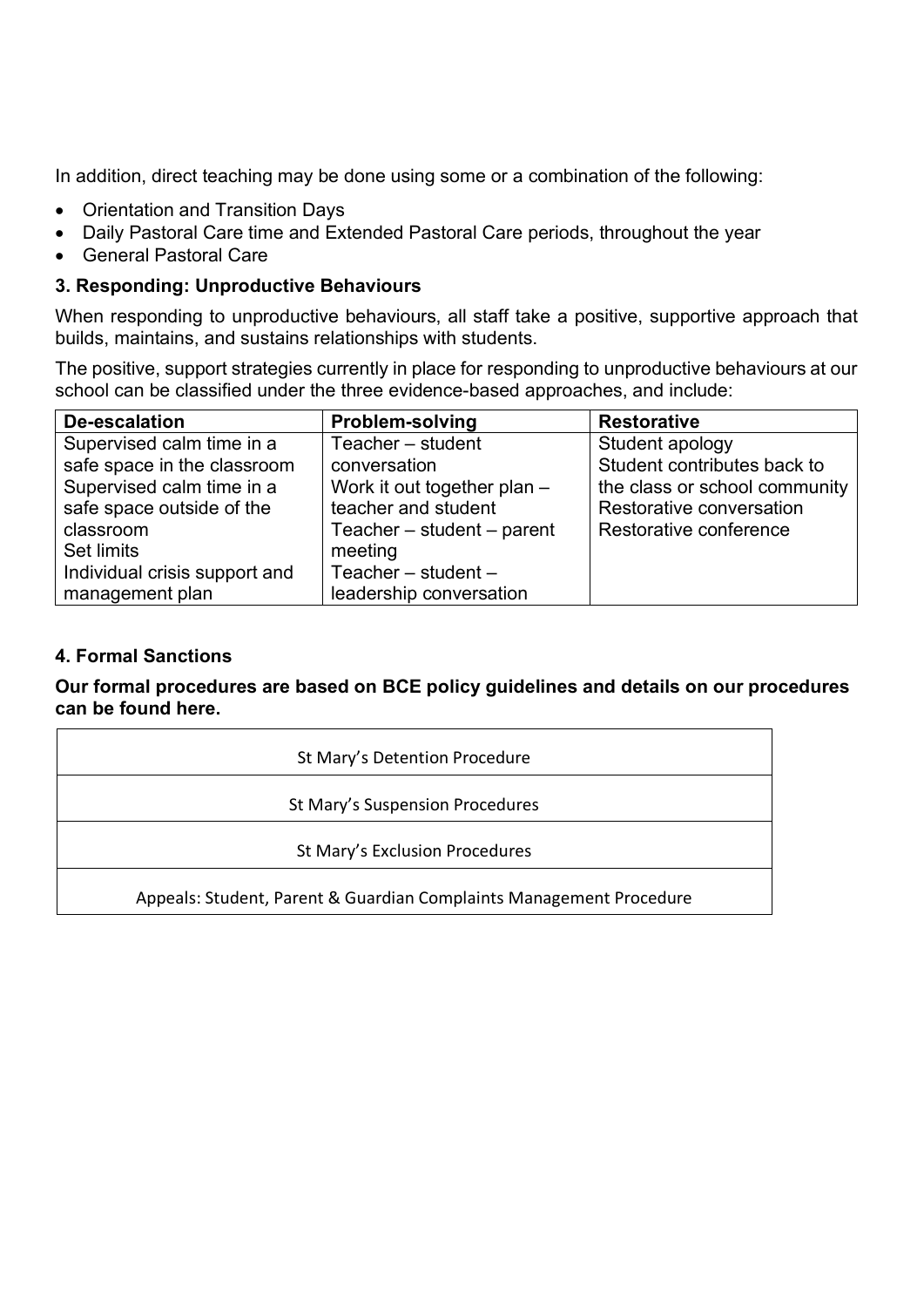# **St Mary's Behaviour Matrix**

| A faith community<br>reflecting:                                                              | In class                                                                                                                                                                                               | On our grounds                                                                                                                                                                                                                            | Out in our community                                                                                                                                                                                                                                                              | When online and using digital<br>technologies                                                                                                                                                                                                                                                                                |
|-----------------------------------------------------------------------------------------------|--------------------------------------------------------------------------------------------------------------------------------------------------------------------------------------------------------|-------------------------------------------------------------------------------------------------------------------------------------------------------------------------------------------------------------------------------------------|-----------------------------------------------------------------------------------------------------------------------------------------------------------------------------------------------------------------------------------------------------------------------------------|------------------------------------------------------------------------------------------------------------------------------------------------------------------------------------------------------------------------------------------------------------------------------------------------------------------------------|
| Service through our<br>respect for others and our<br>environment                              | I will:<br>Be ready to learn<br>Respect other's<br>equipment, facilities and<br>belongings<br>Use respectful language<br>and behaviour<br>Offer to help                                                | I will:<br>Be mindful of and help<br>$\bullet$<br>others<br>Respect property and<br>$\bullet$<br>equipment<br>Keep grounds clean<br>$\bullet$<br>Use equipment properly<br>$\bullet$                                                      | I will:<br>Be respectful<br>$\bullet$<br>Protect the environment<br>Thank volunteers and be<br>sure to volunteer myself<br>Use manners<br>$\bullet$<br>Be a positive ambassador<br>$\bullet$                                                                                      | I will:<br>Respect other's opinions and<br>$\bullet$<br>privacy<br>Respect myself by not sharing<br>$\bullet$<br>inappropriate photographs with<br>others<br>Spread positivity<br>$\bullet$<br>Be cyber-safe<br>$\bullet$                                                                                                    |
| Courage through our<br>strength to do the right<br>thing                                      | I will:<br>Take on responsibilities<br>and seize opportunities<br>Ask questions and<br>'have a go'<br>Be a positive role model<br>Treat others with<br>respect<br>Try my best                          | I will:<br>Be safe<br>$\bullet$<br>Report wrong doings<br>Not be a bystander<br>$\bullet$<br>Treat others the way I<br>would like to be treated<br>Include others<br>$\bullet$                                                            | I will:<br>Be friendly, inclusive and<br>welcoming<br>Stand up for what is right<br>Volunteer whenever<br>possible<br>Be a leader<br>$\bullet$<br><b>Uphold Christian values</b><br>$\bullet$                                                                                     | I will:<br>Report cyberbullying<br>$\bullet$<br>Respect other's privacy<br>Be positive and supportive<br>Support and include others<br>Use technology to enhance my<br>$\bullet$<br>learning<br>Make good choices and<br>$\bullet$<br>encourage others to do the<br>same                                                     |
| Justice through our<br>responsible actions to<br>ensure the safety and<br>dignity of everyone | I will:<br>Be safe, responsible<br>and respectful<br>Engage in learning by<br>doing my best<br>Listen and follow<br>instructions<br>Include and encourage<br>everyone<br>Wear our uniform<br>correctly | I will:<br>Be safe, responsible and<br>$\bullet$<br>respectful<br>Look out for and include<br>$\bullet$<br>others<br>Listen and follow<br>instructions<br>Wear our uniform<br>$\bullet$<br>correctly<br>Use equipment safely<br>$\bullet$ | I will:<br>Be safe, responsible and<br>$\bullet$<br>respectful<br>Project a positive image<br>$\bullet$<br>Respect the dignity of all<br>$\bullet$<br>Help when help is needed<br>$\bullet$<br>Support those who need it<br>$\bullet$<br>Wear our uniform with pride<br>$\bullet$ | I will:<br>Be safe, responsible and<br>٠<br>respectful<br>Keep my personal life and the<br>$\bullet$<br>personal life of others private<br>Take a stand against bullying<br>٠<br>Not take, upload or share<br>$\bullet$<br>pictures of others without their<br>permission<br>Always use appropriate<br>$\bullet$<br>language |